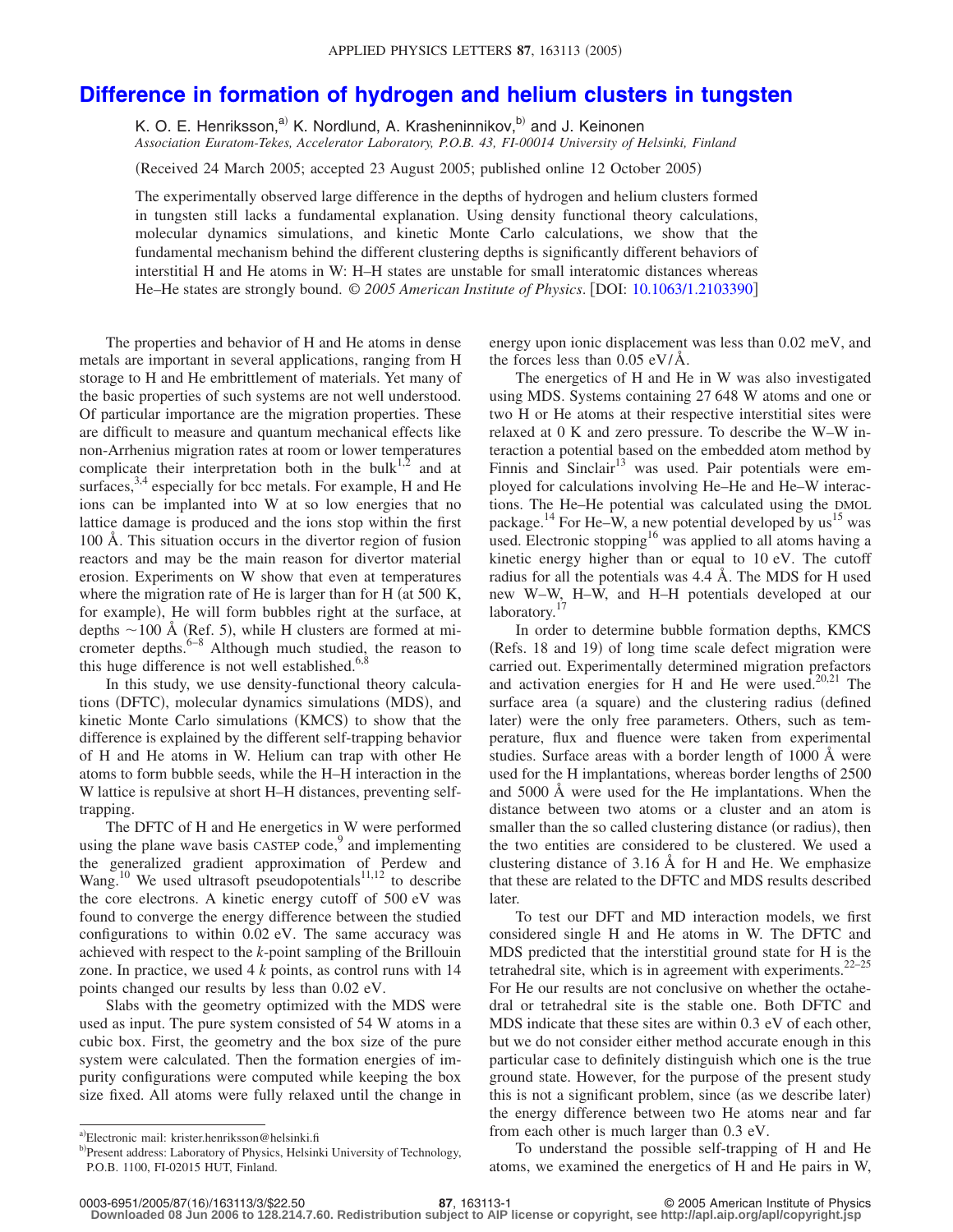

FIG. 1. Initial and final distances between atoms for (a) H-H and (b) He-He in W, as well as potential energy of the (c) H-H and (d) He-He pair in W, as a function of the relaxed distance between the impurity atoms, as predicted by the MDS.

as a function of the distance between the atoms. Two H or He atoms were inserted at interstitial sites and the system was allowed to relax to the nearest energy minimum. The MDS results are shown in Fig. 1. Because of computer capacity limitations we were not able to examine a large number of configurations in the DFTC. We looked only at two in detail, namely the small and large separation (interatomic distance) states.

The results in Fig. 1 show that in the case of two H atoms placed initially at separations of  $1-2$  Å, the final distance is very large because the initial configuration is very unstable. This means that the potential energy is at a local maximum or at a point where the potential energy locally is a steep function of the position of the H atoms. The large net force causes the atoms to be repelled, giving them high kinetic energies. This makes the final relaxed distance between the atoms large. After trying several configurations we did manage to keep two H atoms at about the same distance they are in the gas phase, 0.7 Å, but this state is very high in energy.

From Fig. 1(a) it is clear that although the H pair having the smallest interatomic distance seems to be stable, it is practically impossible for two migrating H atoms to come this close to one another, due to the formidable barrier of at least 3 eV (DFTC gave 2.9 eV, MDS 4.9 eV). Both MDS and DFTC indicated the presence of a weakly bound state for two H atoms at a separation of about 2.2 Å, but the binding energy was so low DFTC gave less than 0.1 eV, MDS gave 0.3 eV) that it can not bind the H atoms for significant times even at room temperature.

Previous studies on H–H interactions in bcc metals have not been conclusive on the nature of the interaction. Analysis of solubility measurements and jellium calculations have indicated that the interaction can be either repulsive or attractive.<sup>26,27</sup> In a review of defect trapping of gas atoms in metals, Picraux<sup>28</sup> discussed self-trapping of H as a possible trapping mechanism without reaching any definite conclusions. Our present result clarifies the situation for W, clearly showing that H self-trapping in W is not possible at room and higher temperatures.

For He we obtained, on the contrary, that the pair having the smallest interatomic distance (about 1.6  $\AA$ ) is very stable,

the binding energy being about 1 eV both in DFTC and MDS. At larger distances both H and He have some fluctuations because different crystal directions give slightly unequal results. We checked with MDS of atom migration that these peaks in potential energy do not constitute a barrier for atomic motion.

These results are counterintuitive because H can form strong covalent bonds with other atoms, while He does not. However, they can be understood based on simple lattice geometry. The He atoms have a high strain field, which is reduced when they are on nearest-neighbor sites. This is shown by a relaxation volume of  $\Omega_{\text{He}} = 9.69 \text{ Å}^3$  for a single He atom *vs*  $\Omega_{\text{He-He}}$ = 17.10 Å<sup>3</sup> for a pair of them, separated by about 3.16 Å, corresponding to a reduction of  $\Delta\Omega$  $= 2\Omega_{\text{He}} - \Omega_{\text{He}-\text{He}} = 2 \times 9.7 \text{ Å}^3 - 17.1 \text{ Å}^3 = 2.28 \text{ Å}^3$ . The corresponding values for H are  $\Omega_H = 5.269 \text{ Å}^3$ ,  $\Omega_{H-H} = 23.98 \text{ Å}^3$ , and  $\Delta \Omega = 2\Omega_H - \Omega_{H-H} = -13.6 \text{ Å}^3$ , when the atoms are about 0.7 Å apart. This large expansion of the lattice for the H pair, as compared to two separate H atoms, and the high energy of the  $H<sub>2</sub>$  dimer, can be understood to be due to the difficulty of inserting the  $H_2$  molecule with its cigar-shaped electron structure<sup>29</sup> (due to filling of the bonding orbital of the free molecule) in the bcc lattice.

Already these results provide a qualitative explanation to why He forms clusters close to the surface in W while H does not. We have carried out extensive MDS of He cluster formation<sup>15,30</sup> which show that the self-trapped He<sub>2</sub> bound state acts as a seed for further bubble growth. On the contrary, since H cannot form a  $H_2$  pair which is stable for significant amounts of time, self-trapping cannot make seeds for H bubble growth.

Next we used KMCS to demonstrate that He atoms implanted into W form clusters at depths similar to those found in experiments. From the DFTC and MDS results, we assume that two He atoms are able to form a bound state when their separation is 3.16 Å or less. This self-trapping distance equals the lattice parameter of W at 0 K. Using He fluxes of  $\sim$ 10<sup>18</sup> and  $\sim$ 10<sup>22</sup> He m<sup>-2</sup> s<sup>-1</sup>, and temperatures of 300 and 2370 K reported in Refs. 5 and 31, we obtain average depths of clustered He atoms of  $\approx 50$  Å (trapped by irradiationinduced vacancies) and  $\approx$  2300 Å (self-trapped), respectively. A border length of 2500 Å was used for the square implantation surface in the 300 K case. In the high temperature study a border length of 5000 Å was used. The latter cluster depth lies inside the experimental range  $0-5000$  Å. The former depth is in good agreement with the experimental result of 62 Å. In this 300 K case a damaging ion energy of 1 keV was used in the corresponding experiment.<sup>5</sup> Therefore irradiation-induced vacancies were included as (unsaturable) traps for He atoms. The defect-trapping distance was set equal to the self-trapping distance 3.16 Å.

In addition to the strongly temperature dependent migration rates, also the clustering distance and the jump length (the distance between impurity interstitial sites) used in the KMCS may depend on temperature. We did not take this into account, for the following reasons. The clustering distance has been put to 3.16 Å, which is exactly two times the jump length at 0 K, although a clustering distance closer to  $\sim$ 4 Å could have been used, warranted by Fig. 1(d). The latter value would presumably give rise to even shallower He clusters, but this does not affect the main conclusions reached in this work. The jump length will of course increase with temperature due to thermal expansion, but even at 3000 K the **Downloaded 08 Jun 2006 to 128.214.7.60. Redistribution subject to AIP license or copyright, see http://apl.aip.org/apl/copyright.jsp**